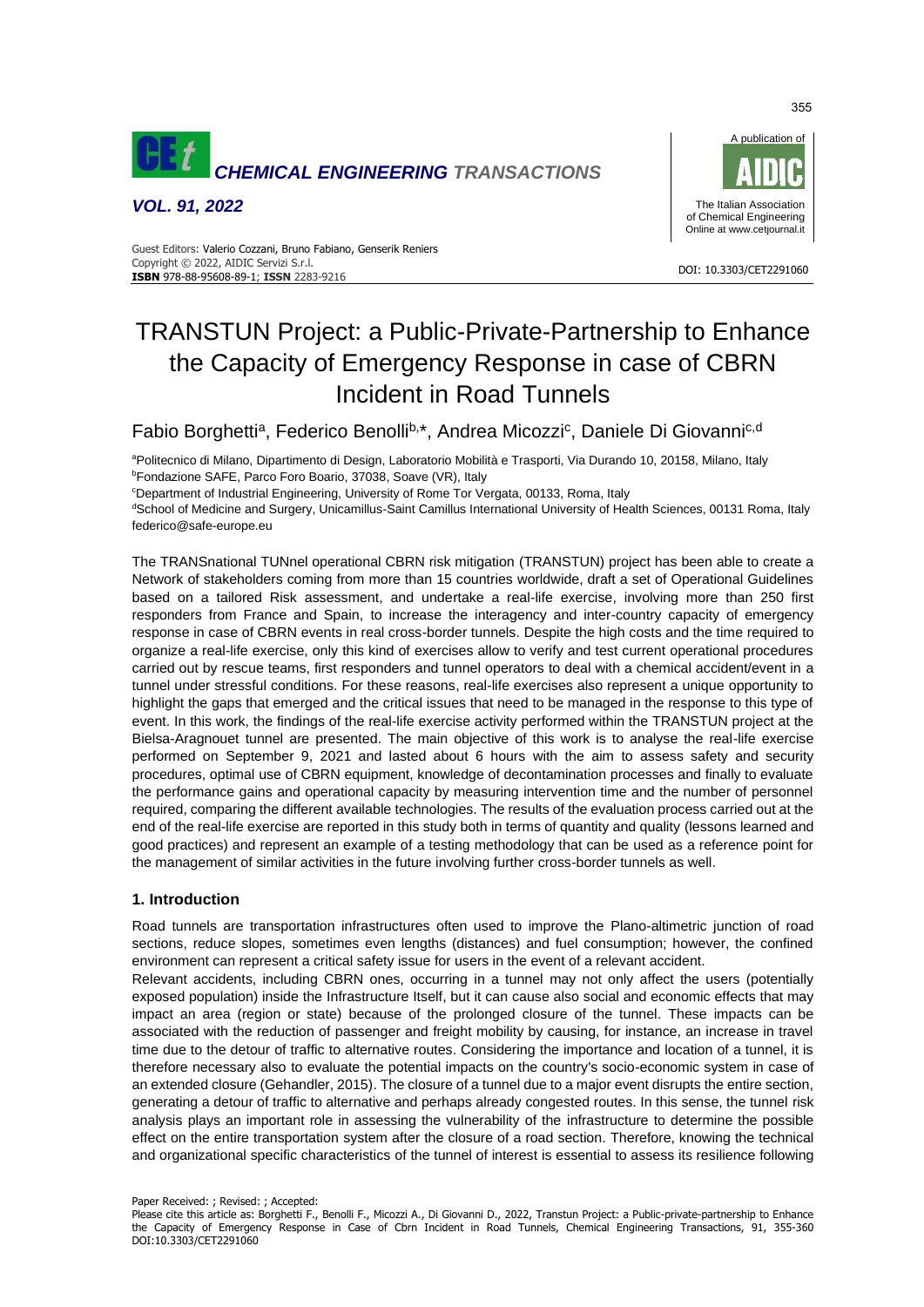a major event considering two main issues: i) the potential exposure to users ii) the effects resulting from the closure timeframe required to restore normal operational conditions. In tunnels the probability of an accident occurring and the likelihood of being injured is lower than in open-air road sections. However, when an accident occurs in a tunnel (e.g., a fire, dispersion of hazardous materials), the potential consequences are greater than in open-air sections because of its confined environment (Borghetti et al., 2019; Nævestad and Meyer, 2014). Since vehicle drivers drive more carefully in tunnels than in open-air sections, it is estimated that the probability of occurrence of an accident is about 50% than in open-air sections, (Nussbaumer, 2007; Caliendo and De Guglielmo, 2012; Bassan, 2016). According to that, main studies concerning road tunnel safety typically focus on fires involving vehicles and the release of hazardous goods since those scenarios can cause significant consequences for both the tunnel infrastructure and the overall transportation system (Mashimo, 2002; Vuilleumier et al., 2002; Caliendo et al., 2013).

Following the accident occurred in the Mont Blanc tunnel in 1999, which caused 39 fatalities and extensive damage to the tunnel structure, the European Community issued the Directive 2004/54/EC on minimum safety requirements for tunnels part of the Trans-European Road Network (TERN) and longer than 500 m.

The Directive regulates the safety of road tunnels, establishing minimum requirements and identifying risk analysis as the analytical method for estimating the risk level of each tunnel, that basically consists of identifying the answers to the following three questions (Kaplan and Garrick,1981; Kaplan, 1997):

- what could happen within the tunnel infrastructure?
- what is the probability of the event occurring?
- having established that the event occurs, what are its possible consequences?

The first question implies the definition of one or more hazardous scenarios. The second expresses the probability that a specific scenario would occur, while the last concerns the quantification of potential consequences caused from it.

Against this backdrop, the TRANSTUN project – Co-funded by the European Union Internal Security Fund Programme – represents a unique example of Public-Private-Partnership focused on increasing the interagency and inter-country capacity of emergency response in case of CBRN events in a real cross-border (road) tunnel. The project consortium is composed by partners from Italy, France, Belgium and Spain who, among others, have been able to undertake a real-life exercise held at the Bielsa-Aragnouet tunnel, which is a Cross-Border tunnel located between the north of the Huesca province in Spain and to the south of the department of Hautes-Pyrénées in France, in the Pyrenees mountains. This is a monotube and bidirectional tunnel 3,070 m long, 1,303 m of which is in Spanish territory and 1,767 m in French territory (see Figure 1). **France** 





More than 250 first responders, from France and Spain, have been involved in testing their interagency and cross-country capacity of response against a CBRN terroristic event. The Prefecture des Hautes Pyrenees, the Gendarmerie Nationale des Hautes-Pyrénées, the SDIS65, and the Guardia Civil contributed to both organising and playing the exercise, while more than 50 experts representing 8 EU countries attended the event as technical observers.

Main objectives of the TRANSTUN exercise were the following:

- 1. To assess and improve the operational response of Tunnel Operators to CBRN events.
- 2. To implement and test the procedures best suited to the CBRN risk (ventilation, evacuation, etc.).
- 3. To test CBRN detection solutions.
- 4. To test the CBRN protection equipment essential for an appropriate response.

The TRANSTUN exercise represents the first case of EU real-life exercise concerning the CBRN threat against cross-border tunnels. Compared to previous exercises focusing on emergency situations in tunnels, TRANSTUN focused on the direct involvement of the Tunnel Operator, including the reference Safety and Security Managers responsible for ensuring the operativity of the infrastructure affected by the incident. Furthermore, it was essential to also consider the binational responsibility and cooperation as a peculiar requirement for cross-border tunnels. Thus, we could assume it paves the way for the implementation of further exercises involving other cross-border tunnels to replicate the TRANSTUN experience according to specific requirement.

356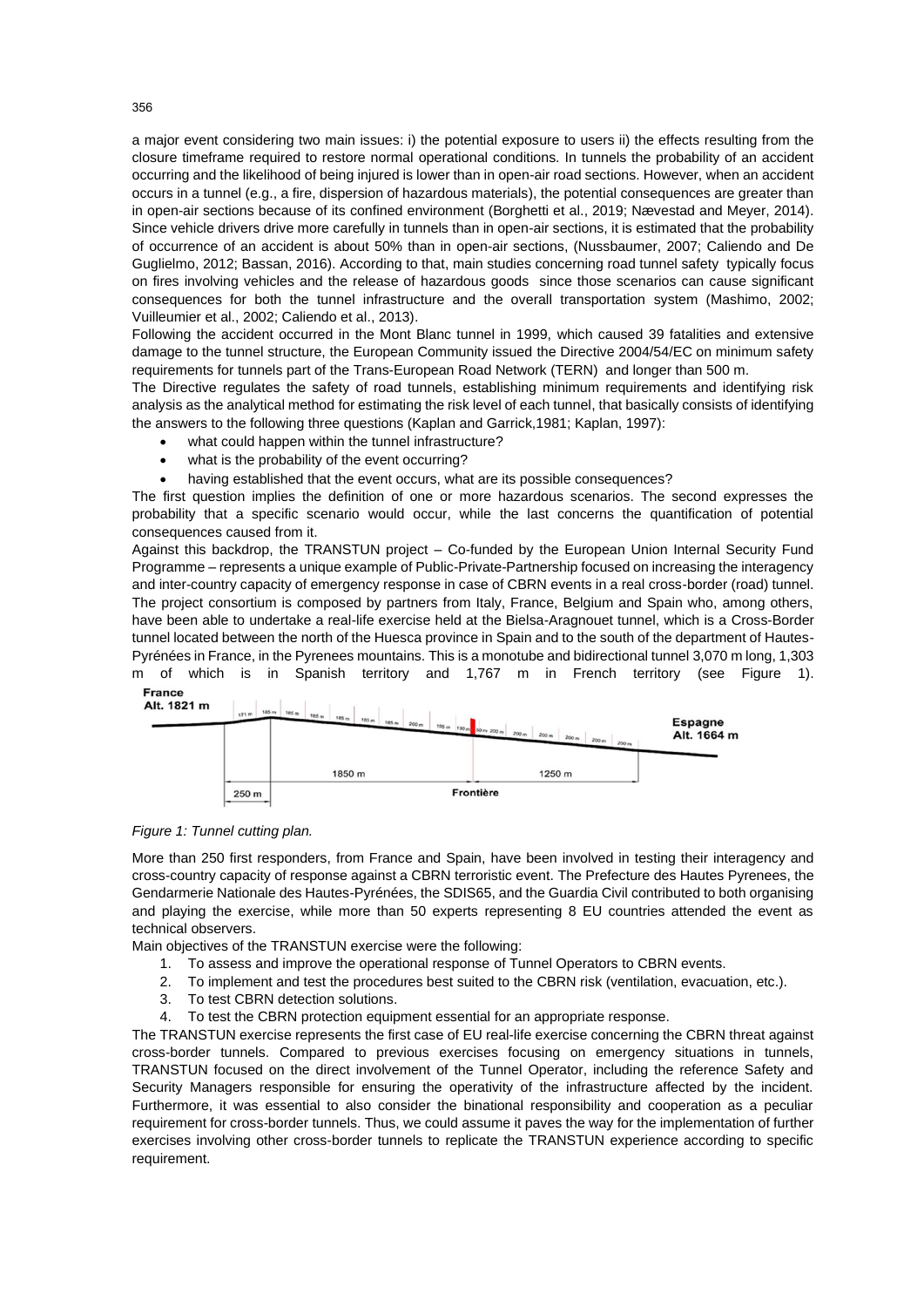#### **2. The Emergency Management approach in case of an incident in the Transport system**

Emergency management within transportation and mobility systems is a closely related concept to resilience. In technical scientific literature, several scholars have addressed the issue of resilience in the transportation infrastructure following a relevant event (Reggiani, 2013; Mattsson and Jenelius, 2015). There are several definitions of resilience, including those related to the scope of this study; one of which can be "*the ability of an entity - e.g., asset, organization, community, region - to anticipate, withstand, absorb, respond to, adapt to, and recover from a disruption*" (Carlson et al., 2012; Borghetti et al., 2021). With this regard, Figure 2 shows the trend and components of resilience with reference to a transportation system after a major event.



*Figure 2: Components and trends of the resilience of a transportation system.*

The performance of a transport infrastructure, in this case a tunnel, can be evaluated by considering some parameter of efficiency such as, for instance, the percentage of traffic satisfied. The recovery time of an incident within a tunnel may be longer than a common accident because of the confined environment and thus, the difficulty of access and maneuvering by emergency responders. In case of the extended closure of a tunnel, domino effects can occur resulting, for instance, in high levels of congestion on the roadway network surrounding the event area. With this regard, it is important to inform drivers about the tunnel closure as soon as possible allowing them to take alternate routes and avoid becoming trapped and increasing congestion in the area where the event occurred. When an accident occurs, it is important to consider the socio-economic impacts as well: it is difficult to estimate the cost of delays due to the consequences of the accident, because in general, not only the loss of user time must be considered, but also the delayed delivery of goods, missed appointments, missed flights at airports, personal inconvenience, and frustration. Factors that can mostly influence the response time following a traffic accident are: location, time, direction of movement, type of accident, weather conditions, number and type of vehicles involved, number and location of lanes involved, number and type of responders required at the scene, and traffic queues (Haule et al., 2019, PIARC, 2008). Regarding traffic and mobility management, when a major event occurs requiring an extended tunnel closure, Standard Operational Procedures (SOP) should be considered. For example, identifying in advance and activating promptly practicable alternate routes can reduce traffic demand on the route and prevent users from approaching the incident area. Identifying feasible alternate routes is not always easy; this task requires the preparation of specific traffic management plans especially for heavy vehicles for which there may be restrictions related to mass and shape limits that could restrict passage on certain routes (e.g., the presence of a bridge or bottleneck). In those cases, different alternative routes might be dedicated to light and heavy vehicles. Finally, another issue related to the management of a tunnel hazardous event concerns the presence of emergency teams located close to tunnel entrances able to respond quickly. For instance, several international studies confirm the effectiveness of the teams for fire management but also to support tunnel users during the evacuation process by quickly providing useful information on the direction of the nearest emergency exit to be reached. Thanks to the specific knowledge of the tunnel infrastructure main characteristics, emergency teams can support the intervention of other rescue teams (e.g., firefighters) by providing detailed information about the evolution of the scenario and the facility also ensuring a continuous communication with the control center (Beard and Carvel, 2005; Borghetti et al., 2020; Kim et al., 2010).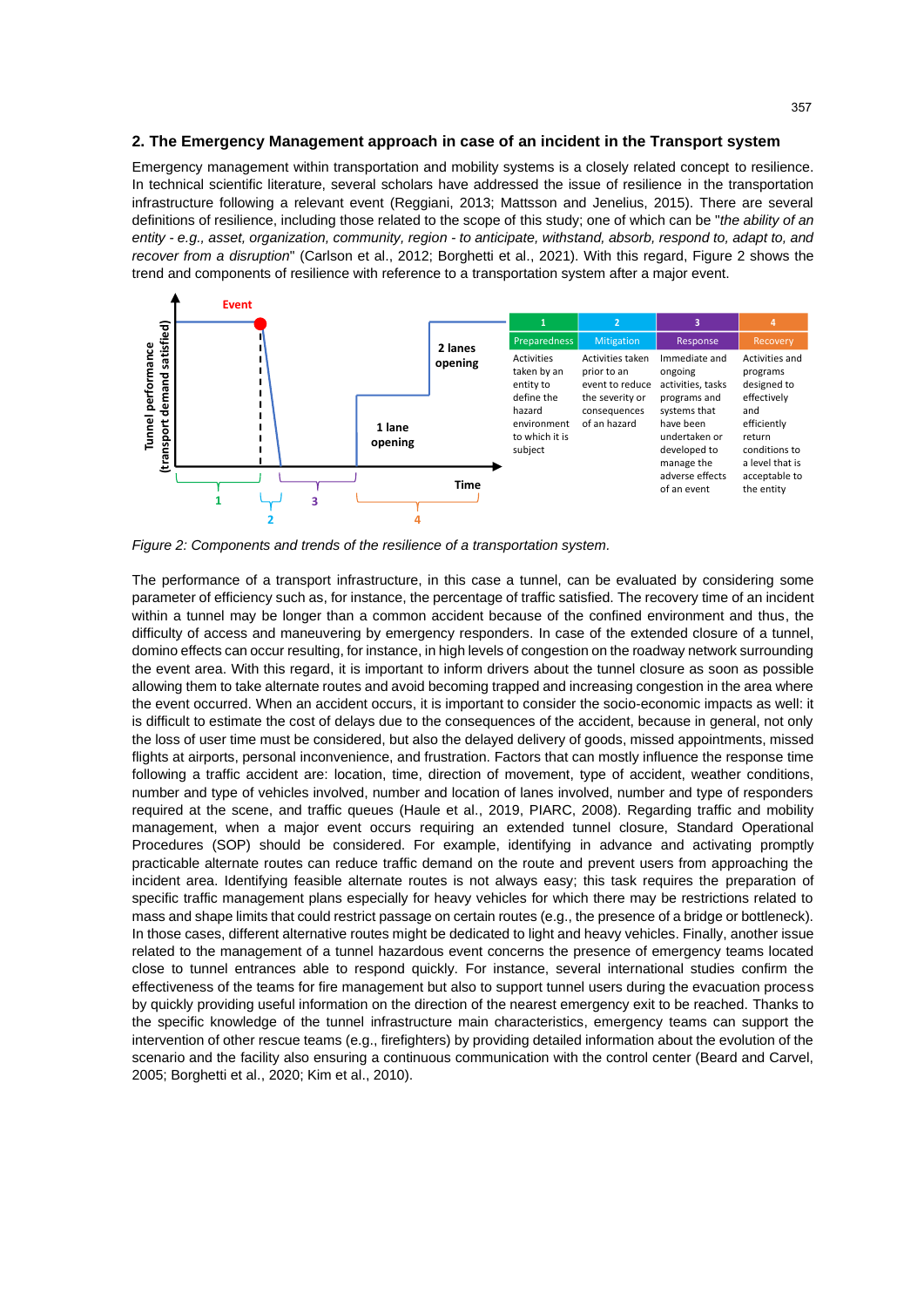## **3. The importance of Real-life exercises to test current procedures and outline gaps and criticalities to be managed**

"*The realistic training is important because it teaches us how to help civilians and save lives if an event like this happens*" (Alfredo Hernandez, U.S. Army, November 2019). Despite the accurate preparation and training of rescue teams to intervene in CBRN fields, only live exercises allow to test current operational procedures and highlight the gaps and criticalities that need to be addressed. The reference scenario for the TRANSTUN reallife exercise had a focus on the chemical risk, but the methodology used to deal with this risk can also be replicated for other CBRN threats. Several objectives were set in conducting this real-life exercise. They concerned operational response tests to Chemical events both to assess and improve the performance of the solutions adopted and to implement and test the procedures best suited for dealing with the CBRN threat (ventilation, evacuation, etc.). In addition, both detection devices and Personal Protective Equipment (PPE) currently in use were tested to assess their effectiveness in CBRN response. The main goal defined for the Pilot Infrastructure (Tunnel Bielsa-Aragnouet) was to find and test a viable solution for increasing the protection of users in case of a CBRN emergency, allowing proper evacuation, as well as a ventilation solutions able to deal with dispersion and contamination. While the applied strategy seems clear for smoke caused by fires, the impact of Chemical substances dispersions makes more difficult to take a sound decision without assessing in advance eventual issues that might arise following that dispersion. For instance, it would be essential to know as soon as possible the type of chemical(s) involved in order to determine the most suitable decontamination procedure to be implemented. With this regard, the tunnel operator should be able to recognise the possible presence of gases which are not usually present in the tunnel (such as those caused by vehicular traffic, pollutants, etc.). If specific chemical detection instruments are used (detecting specific molecules) or even better, instruments trying to detect exactly the kind of substance (much more sensible) , the possible interferences should be well understood. To overcome these difficulties, simpler instruments could be used (e.g., the same ones used for CO, N, O2, etc.) and carried out by an "indirect" interpretation: if oxygen drops too low, it is a sign that some other gases are present. However, a first level of alarm is sufficient to directly alert firefighters or other emergency services since, for instance, professional first responders will know in advance that they should assess the presence of unknown substances in the air.

## **4. Findings from TRANSTUN real-life exercise**

TRANSTUN live exercise at Bielsa-Aragnouet tunnel showed a significant level of response capabilities by French and Spanish First Responders. Among them, Law Enforcement officers and firefighters' participation was outstanding in quantity and quality but suffered from a lack of Medical Emergency resources. First, it was important to isolate the scene to mitigate the consequences and identify the various intervention areas defining the Hot/Warm/Cold zones, outside the tunnel head (French side) and strengthen cooperation between tactical and rescue forces. The most urgent measure is the victim extraction out of contaminated area since casualties are going to stop breathing toxic chemicals and many affected people are going to improve their health status (mainly those with less dose). Despite the lack of ambulances and medical doctor on site, the intervention of the gendarmerie and firefighters enabled to secure the victims remaining inside the tunnel, providing them a hood mask (called evacuation mask), and move the others who had left the tunnel to a collection point within the hot zone for decontamination (see Figure 3). The victims were classified according to severe or mild symptoms, provided with Personal Protective Equipment and some of them were covered up with emergency blankets.



*Figure 3: Victim's Collection Point outside the head of the Tunnel (French side).*

These casualties were not decontaminated until Technological Risks Fire Unit Deco Container reached the staging area outside the tunnel and container was set up as shown in Figure 4.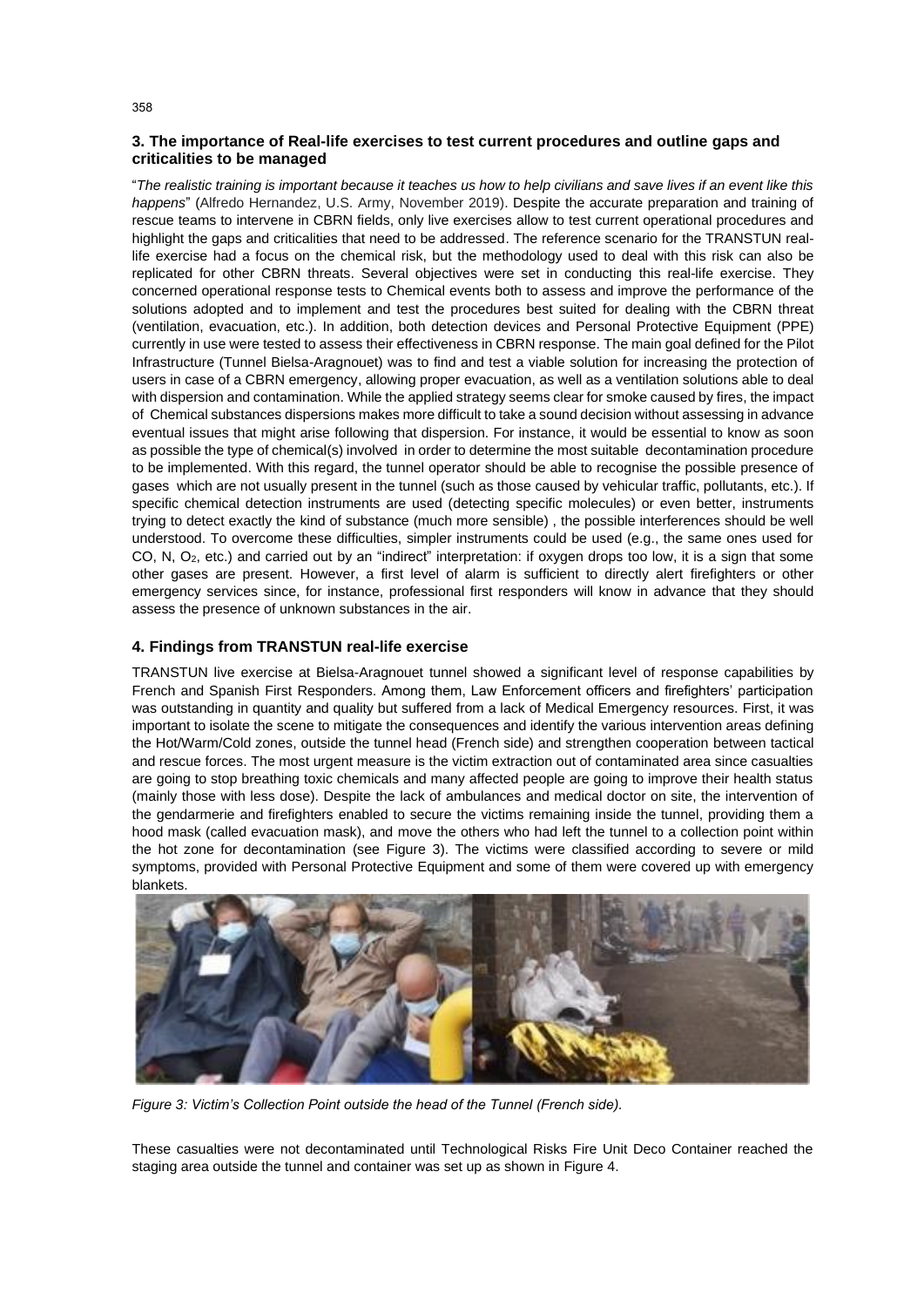

*Figure 4: Arrival of the Deco unit and preparation of decontamination tents.*

A great disposition of means and personnel has been ensured, but the three specific tasks reported below have not been properly managed:

- The location of the decontamination shelter for the stretchers was in the wrong position because it made it impossible for other units to enter the scene;
- Many wounded people were left unattended for a long time when they were on the scene;
- Several mistakes have been recorded about the decontamination activity, including the wrong use of the slope (all the contaminants went into the valley below), a lot of cross-contamination (the operator offering the last check and assistance touched the naked skin of the rescuer taking off his clothes) and throwing the used PPE into the barrel (creating clouds of contamination) as shown in Figure 5.



*Figure 5: Various stages of the decontamination process for rescuers.*

The use of PPE by the tactical forces and rescue teams was adequate to deal with the chemical threat even if some general procedural errors were made by First Responder. However, as shown in Figure 6, they did not use first aid gloves on the victim, and when the decision was made to use the emergency mask, the staff did not use precautions to also cover the arms with raincoats (usually aggressive chemicals also permeate the skin not only the respiratory tract).



*Figure 6: Intervention of First Responder.*

Chemical incidents are characterized by inter-agency intervention, such as Law Enforcement, Fire Fighters, and Medical Emergency Responders, and possibly Explosive Ordinance Disposal, Civil Protection, Water Cycle, and so on. Usually, an Advanced Command Post (ACP) is set up on the spot where the Incident Commander (IC) manages the emergency with the remaining representatives of the services. During the live exercise, the ACP was not identified in Warm Zone from where the IC should control the entire Zone, as well as movements inside and outside. Operations were managed by a permanent Tunnel Control Centre in the Spanish side and a Command Post in the French side through a fire brigade communication and command truck located on the road close to the head of the tunnel.